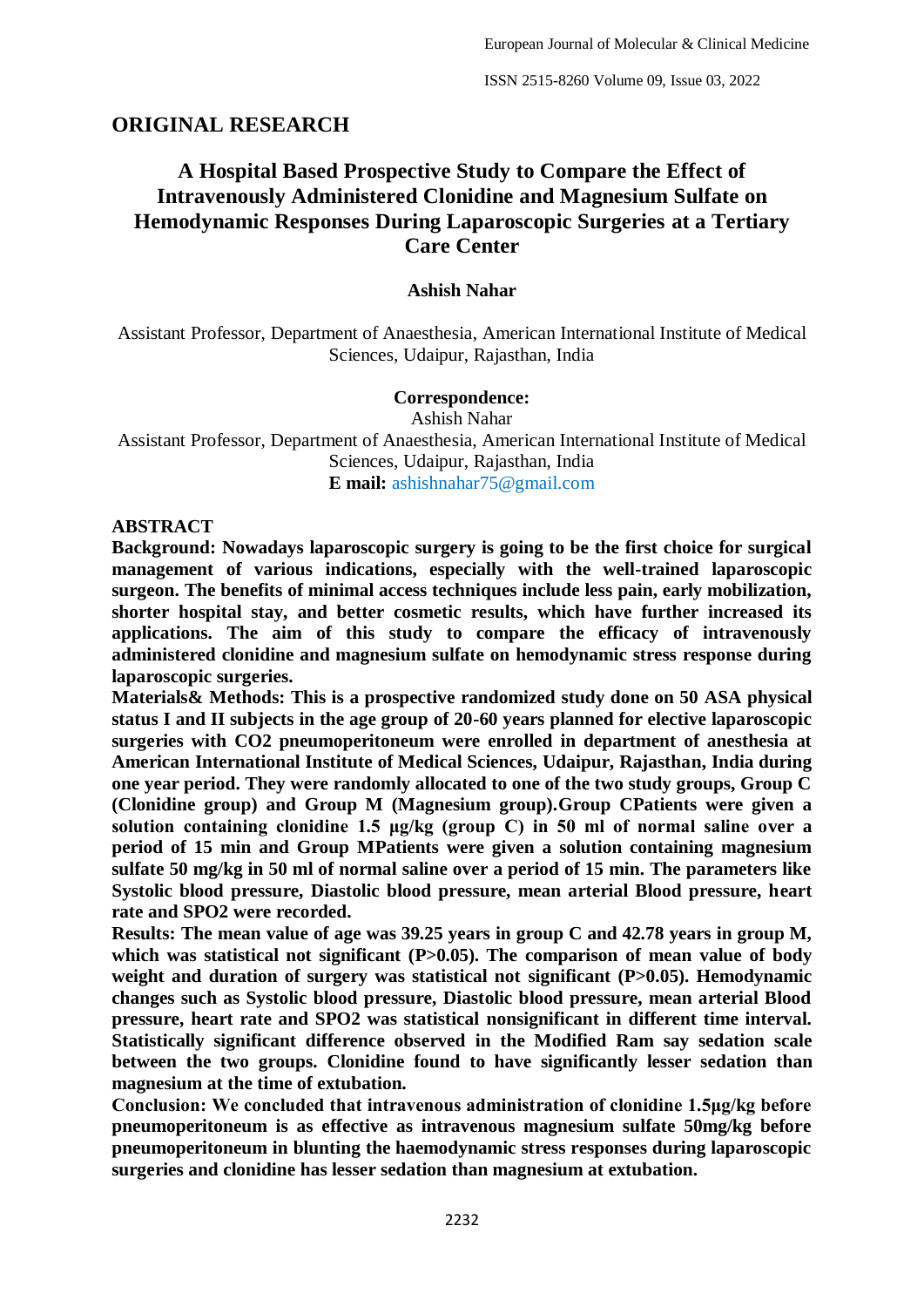### **Keywords: Laparoscopic Surgery, Clonidine Group, Magnesium Group, Pneumoperitoneum.**

## **INTRODUCTION**

Laparoscopic surgeries have become recent trend in the surgical field aim to achieve a satisfactory therapeutic result while minimizing the traumatic and metabolic stress. Advantages of Laparoscopic surgical procedures include less tissue trauma, smaller incisional sites, lower risks of wound complications, reduced postoperative pain, complications, shorter hospital stay, more rapid return to normal activities, and cost savings.

During general anesthesia laryngoscopy, tracheal intubation and extubation are the critical events provoking transient but marked sympathoadrenal response manifesting by hypertension and tachycardia. In addition, in laparoscopy requires the establishment of pneumoperitoneum in order toprovide adequate surgical exposure and maintain operative freedom. This insufflation of carbon dioxide can lead to various physiological changes. An emerging body of data addresses the hemodynamic, respiratory, immunological and stress response related to the pnemoperitoneum.<sup>1,2</sup>

Severe increases in arterial pressure can be a risk factor in patients with preexisting hypertension, ischaemic heart disease, or increased intracranial pressure. Opioids, alpha2 adrenergic agonists, beta-blocking agents, or vasodilators are often used to avoid circulatory response to pneumoperitoneum.<sup>3</sup>

Clonidine, a selective  $\alpha$ -2 adrenergic receptor agonist, has shown promising results for attenuation of hemodynamic response associated with laparoscopic surgery. Clonidine causes a fall in the heart rate and blood pressure along with decreased systemic vascular resistance and cardiac output.<sup>4</sup>

Magnesium blocks release of catecholamines from both adrenergic nerve terminals and adrenal gland. Magnesium also produces vasodilation by acting directly on blood vessels. In high doses, it attenuates vasopressin-mediated vasoconstriction.<sup>4</sup> The aim of this study to compare the efficacy of intravenously administered clonidine and magnesium sulfate on hemodynamic stress response during laparoscopic surgeries.

#### **MATERIALS& METHODS**

This is a prospective randomized study done on 50 ASA physical status I and II subjects in the age group of 20-60 years planned for elective laparoscopic surgeries with CO2 pneumoperitoneum were enrolled in department of anesthesia at American International Institute of Medical Sciences, Udaipur, Rajasthan, India for one year period. They were randomly allocated to one of the two study groups, Group C (Clonidine group) and Group M (Magnesium group).

# **INCLUSION CRITERIA**

- 1. ASA I and II
- 2. Age group of 20-60 years
- 3. Patients posted for elective laparoscopic surgery

### **EXCLUSION CRITERIA**

- 1. Patients with systemic disorders like hypertension, diabetes mellitus, left ventricular failure, any degree of heart block, ischemic heart disease, aortic stenosis.
- 2. Patients on calcium channel blockers, beta blockers, methyldopa, Tricyclic antidepressants, benzodiazepines, monamine oxidase inhibitors.
- 3. Hypermagnesaemia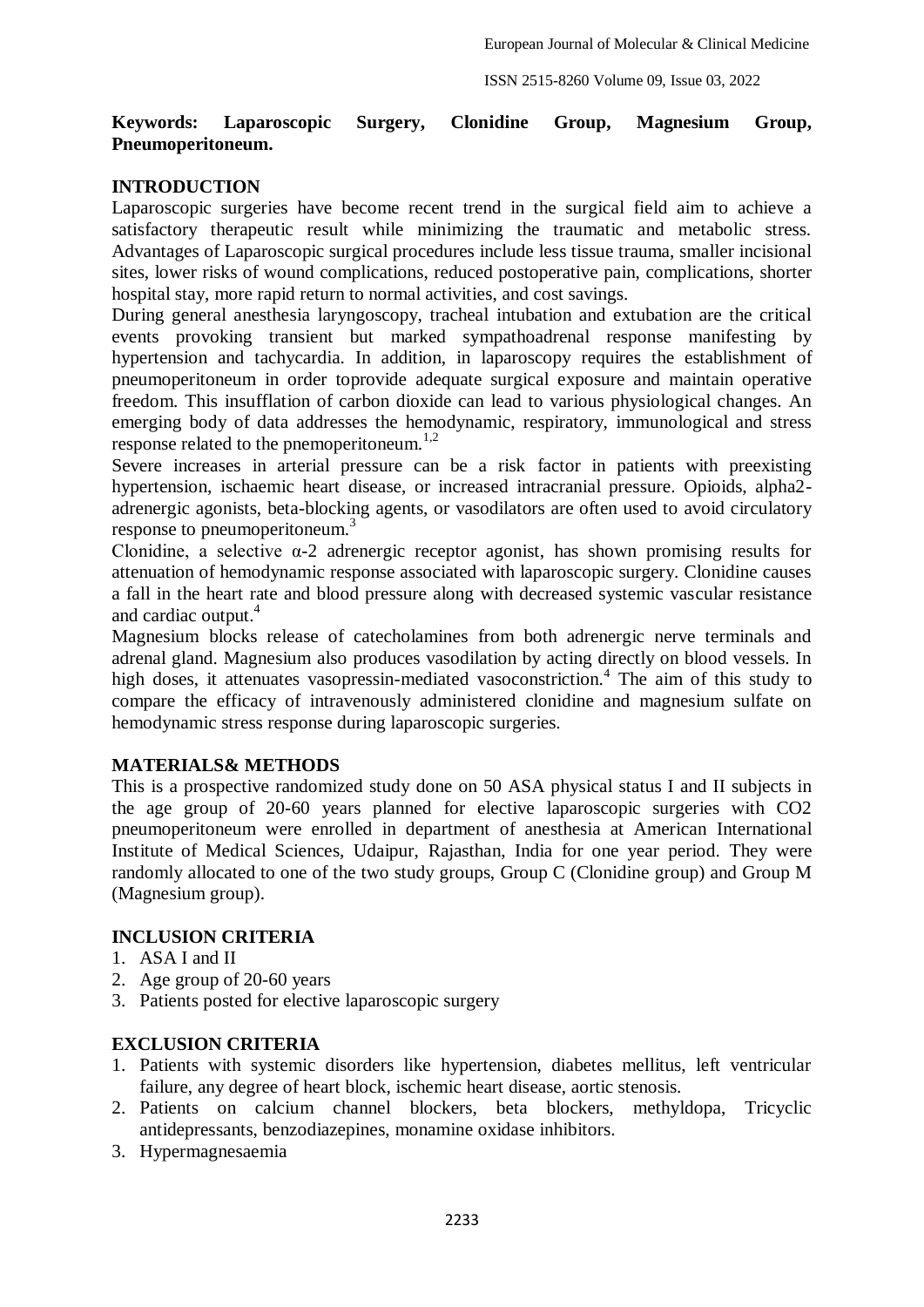### **PREANAESTHETIC EVALUATION**

All patients were kept on 6 hours starvation. Patients were premedicated with intravenous ranitidine 0.25 mg/kg, metoclopramide 0.15 mg/kg and glycopyrrolate 0.02 mg/kg intra muscularly in preoperative room 60 minutes before surgery.

# **IN THE OPERATING ROOM**

On arrival in the operation theater, monitors were connected (heart rate, NIBP, oxygen saturation, ECG) and baseline vital parameters like heart rate, systolic and diastolic blood pressure, and oxygen saturation were recorded. Fentanyl 2 μg/kg intravenous was given for analgesia. After pre-oxygenation with 100% oxygen for 3 minutes. Induction agent propofol 2- 2.5 mg/ kg and succinyl choline chloride 1- 2mg/kg given intravenously and intubated with appropriate size endotracheal tube. ETCO2 monitor were connected.

## **PROCEDURE**

Prefilled syringes with the test drugs was given to the anaesthesiologist with the instructions to give the test drug immediately after intubation.

**Group C** Patients were given a solution containing clonidine 1.5 μg/kg (group C) in 50 ml of normal saline over a period of 15 min.

**Group M** Patients were given a solution containing magnesium sulfate 50 mg/kg in 50 ml of normal saline over a period of 15 min.

Anesthesia was maintained with oxygen-nitrous oxide mixture (50:50) and intermittent positive pressure ventilation, Inj. vecuronium bromide 0.08mg/ kg as loading dose and thereafter vecuronium bromide 0.02mg/kg as the intermittent boluses for maintenance was given. The tidal volume and respiratory rate adjusted to maintain end tidal carbon dioxide between 35 and 45 mm Hg. During surgery, Ringer's lactate was infused in accordance with maintenance volume requirements and blood loss. CO2 pneumoperitoneum was created and intraabdominal pressure maintained at 14 mm Hg. Trendelenburg position was used for the laparoscopic appendicectomy and Reverse trendelenburg position was used for the laparoscopic cholecystectomy.

# **ASSESSMENT OF PARAMETERS**

The parameters like Systolic blood pressure, Diastolic blood pressure, mean arterial Blood pressure, heart rate and SPO2 were recorded.

Patients were monitored for any adverse effects like bradycardia, and hypotension during intraoperative period.

Neuromuscular block was reversed with intravenous neostigmine 0.05 mg/kg and glycopyrrolate 0.02 mg/ kg and after adequate recovery, patient extubated.

#### **ADVERSE EFFECTS**

Immediately after the extubation the patients were monitored for nausea, vomiting, shivering and level of sedation assessed by Modified Ramsay sedation score.

#### **STATISTICAL TEST OF SIGNIFICANCE**

Comparison of parameters was done using One-Way ANOVA and categorical data was compared using Chi-square test. P Value <0.05 considered as statistically significant.

#### **RESULTS**

The age distribution was in the range of 20-60 years in Group C and Group M. The mean value of age was 39.25 years in group C and 42.78 years in group M, which was statistical not significant (P $>0.05$ ). The mean value of body weight was 59.23 kg in group C and 60.89 kg in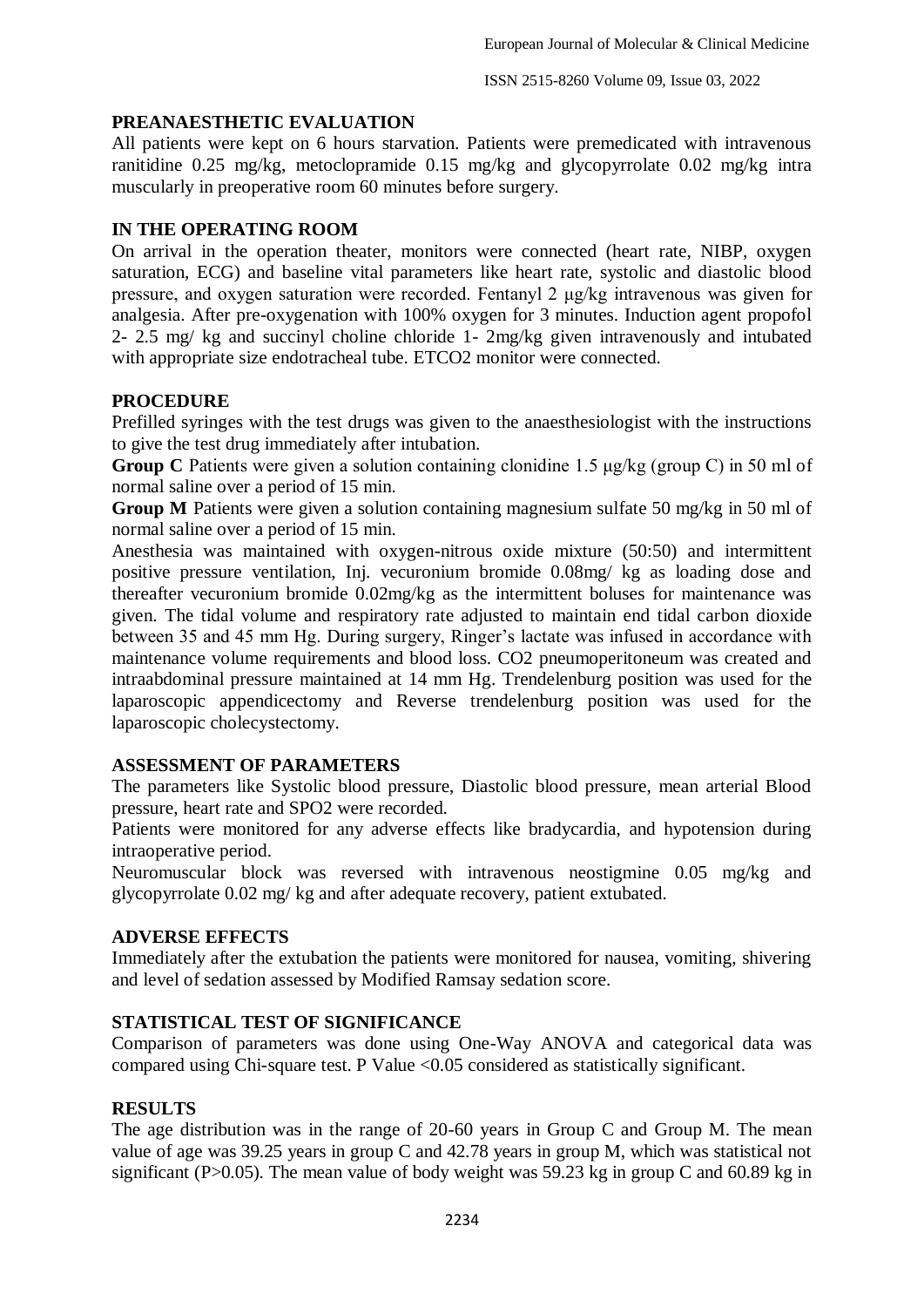ISSN 2515-8260 Volume 09, Issue 03, 2022

group M, which was statistical not significant  $(P>0.05)$ . The mean duration of the surgery in the group C was 53.15 and group M was 52.78. The p value is 0.923 and statistically insignificant (table 1).

| Variables                         | Group- $C(N=25)$  | Group-M $(N=25)$  | <b>P-value</b> |
|-----------------------------------|-------------------|-------------------|----------------|
| Age (yrs)                         | $39.25 \pm 10.13$ | $42.78 \pm 10.76$ | >0.05          |
| Body weight (Kg)                  | $59.23 \pm 11.27$ | $60.89 \pm 12.28$ | >0.05          |
| <b>Duration of surgery (Min.)</b> | $53.15 \pm 5.62$  | $52.78 \pm 4.56$  | >0.05          |

|  | Table 1: Comparison of variables in between groups |
|--|----------------------------------------------------|
|  |                                                    |

Hemodynamic changes such as Systolic blood pressure, Diastolic blood pressure, mean arterial Blood pressure, heart rate and SPO2 was statistical nonsignificant in different time interval in figure 1 to figure 5 in our study.



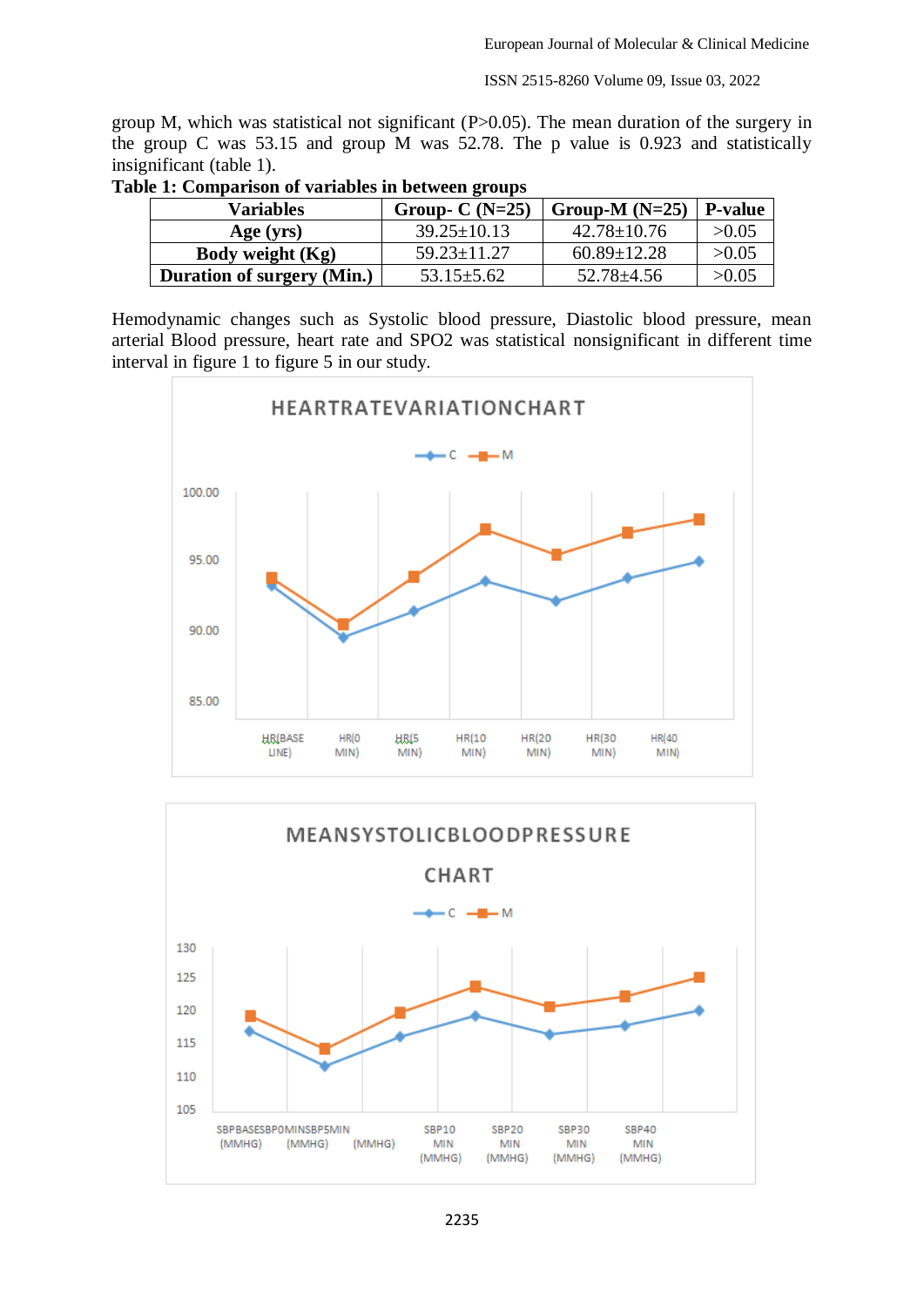ISSN 2515-8260 Volume 09, Issue 03, 2022





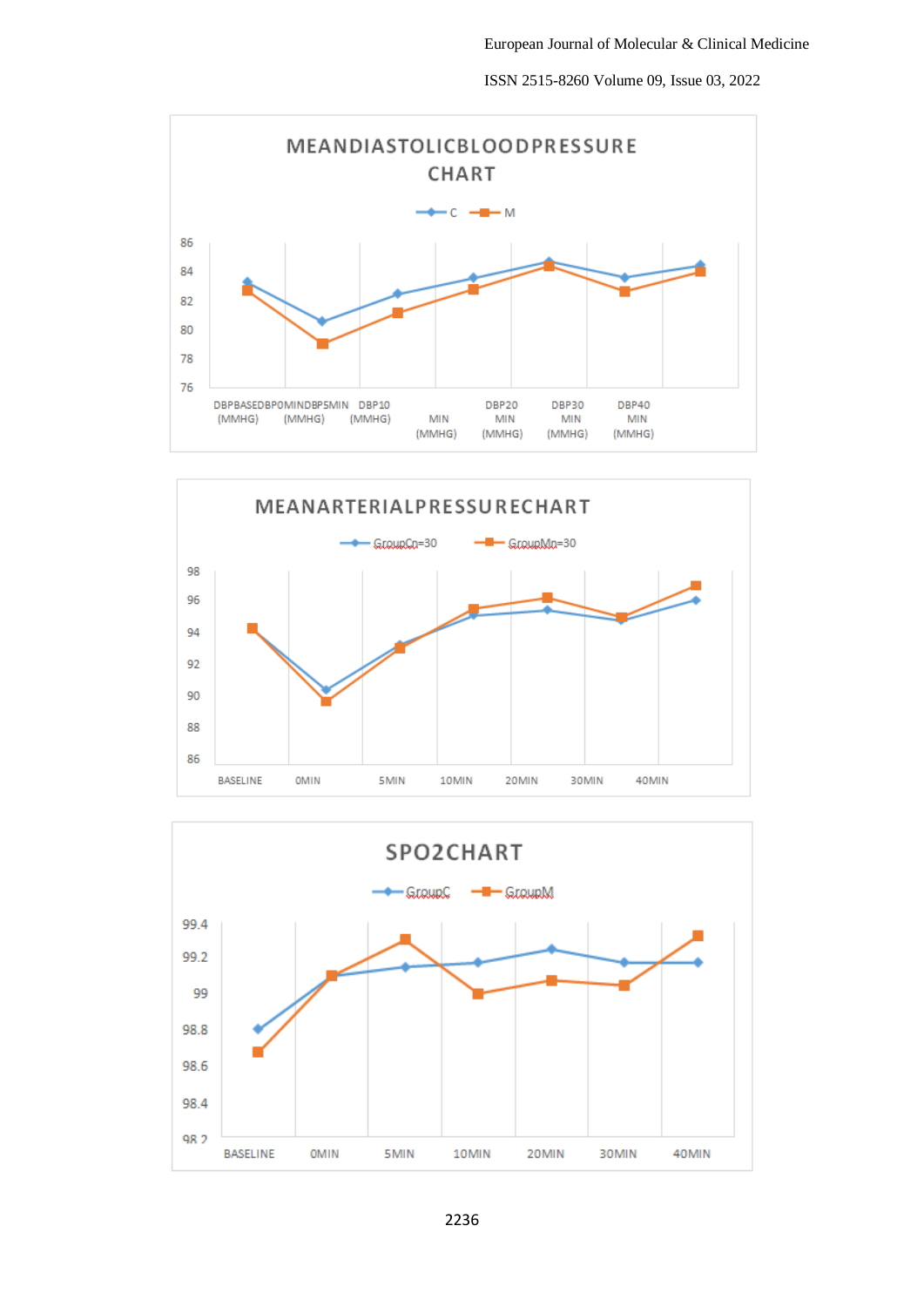Statistically significant difference observed in the Modified Ram say sedation scale between the two groups. Clonidine found to have significantly lesser edation than magnesium at the time of extubation(table 2).

| Tuble = Comparison of hrounded raminary beaution score in been central       |                 |                 |            |  |  |  |
|------------------------------------------------------------------------------|-----------------|-----------------|------------|--|--|--|
| Modified Ram say Sedation score   Group- C (N=25)   Group-M (N=25)   P-value |                 |                 |            |  |  |  |
| <b>Mean ±SD</b>                                                              | $3.12 \pm 0.28$ | $3.38 \pm 0.42$ | $< 0.05**$ |  |  |  |

#### **Table 2: Comparison of Modified Ramsay Sedation score in between groups**

# **DISCUSSION**

Laparoscopic surgeries are being performed more and more frequently now a days for various elective procedures. Though Open procedures are being done, laparoscopy is preferred by both the patients and surgeon for its advantages. So, there is a need for the better control ofhemodynamics intraoperativelyinthesetypesof surgeries.

Various pharmacological agents have been studied in the recentpast for attenuating the hemodynamic responses to the laparoscopy. Most of the studies have compared the effect of intravenous clonidine or magnesium with that of the control.Very few studies are available that compare intravenous clonidine with magnesium for at tenuation of the hemodynamic responses to laparoscopy.

The demographic characteristics like age, weight, ASA status ofthe study population and duration of the surgery were similar in both thetwo groups, with no statistically significant difference.

In Group C we have used clonidine 1.5μg/kg in 50ml normal saline and in Group M magnesium sulfate 50mg/kg in 50ml of normal saline was used. The test drug solution were infused over a period of 15 minutes before pneumoperitoneum.

In the study by Nand Kishore Kalra et  $a^5$  compared the attenuation of hemodynamic response during laparoscopic cholecystectomy due to pneumoperitoneum was infused with intravenous clonidine 1 μg/kg, clonidine 1.5 μg/kg, magnesium 50mg/kg and placebo and found that both clonidine doses and magnesium had significant attenuation on hemodynmic stress response when compared with placebo. The test drugs solution was infused after intubation for 15 minutes. Clonidine 1.5μg/kg showed statistically significant difference with magnesium 50mg/kg with no incidence of adverse events like bradycardia and hypotension.

Similarly, Altan and Turgut et al<sup>4</sup> used clonidine 3  $\mu$ g/kg intravenously over a period of 15 minutes before induction and then 2 μg/kg/min by continuous infusion intraoperatively. They observed significant incidences of bradycardia and hypotension in their study. Ray et al<sup>6</sup> used 3 μg/kg of clonidine intravenously over a period of 15 min before induction and then 1 μg/kg/min by continuous infusion during surgery and observed significant incidences of bradycardia and hypotension in their study. Therefore, we reduced the dose of clonidine, given before pneumoperitoneum, to 1.5μg/kg. Even though we reduced the dose of clonidine and avoided the intraoperative infusion, we observed 7% incidence of bradycardia in clonidine group patients.

Jee et al<sup>7</sup> administered magnesium sulfate 50 mg/kg over 2-3 minutes, before pneumoperitoneum in patients undergoing laparoscopic cholecystectomy and observed that it effectively attenuated the hemodynamic stress response due to pneumoperitoneum without any episode of severe hypotension or bradycardia. We used same dose of magnesium sulfate in our study to compare it with clonidine. The magnesium dose selected by us resulted in a steady and smooth reduction of mean arterial pressure and heart rate, with no episodes of hypotension and bradycardia.

Similarly, Paul S et al<sup>8</sup> studied the effects of magnesium in hemodynamic response to laparoscopic surgery and concluded that the mean arterial pressure and heart rate were significantly less throughout the period of pneumoperitoneum in patients who received magnesium  $30$ mg/kg when compared with placebo. Telci L et al<sup>9</sup> also concluded that the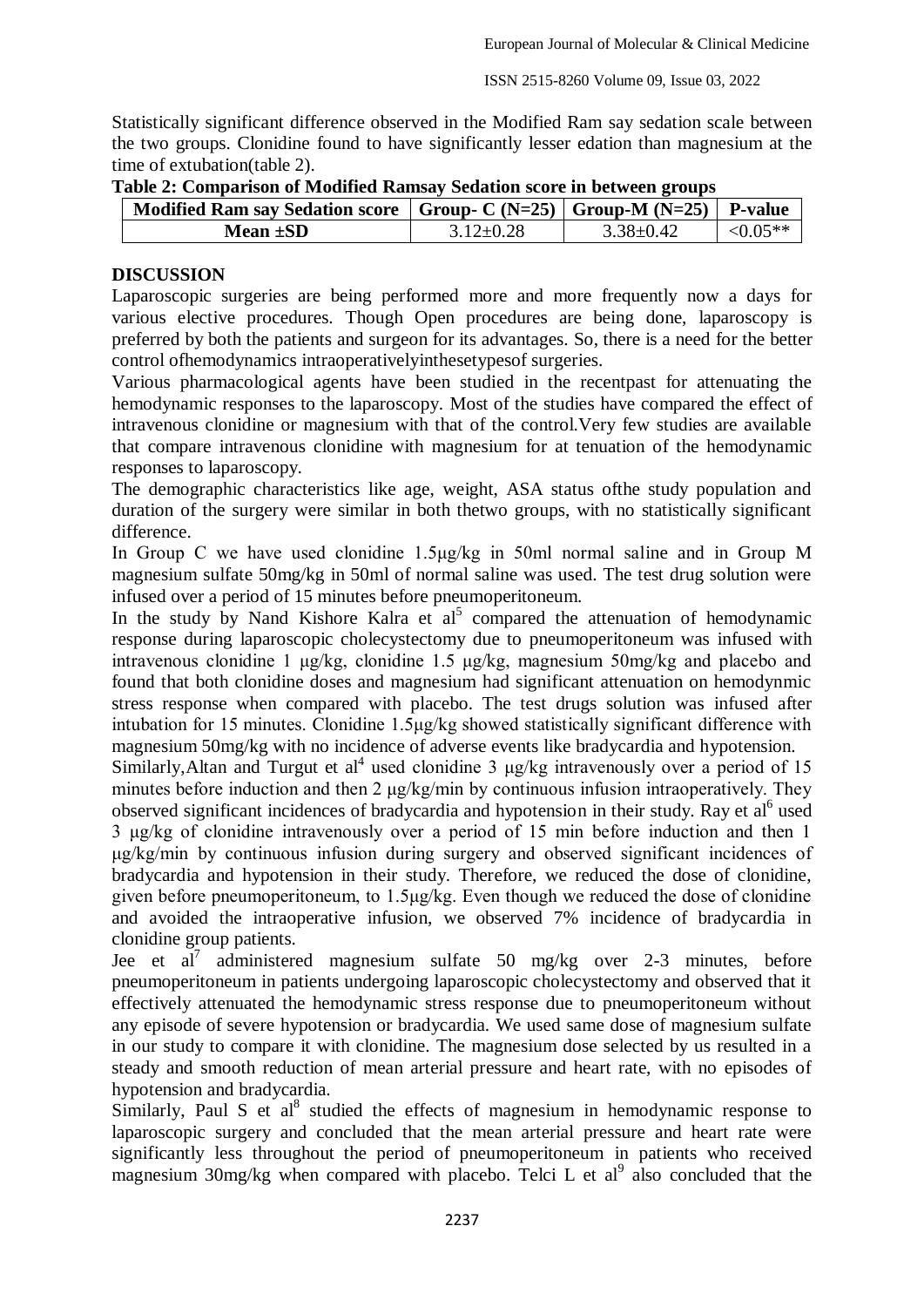administration of magnesium led to a significant reduction in the requirements of anaesthetic drugs during total intravenous anaesthesia with propofol, remifentanil and vecuronium with better control of hemodynamics.

Hemodynamic changes such as Systolic blood pressure, Diastolic blood pressure, mean arterial Blood pressure, heart rate and SPO2 was statistical nonsignificant in different time interval in our study. A Altan et al<sup>4</sup> observed hemodynamic changes was statistical nonsignificant.

All the studies done to compare the effect of clonidine and magnesium to blunt the stress response to pneumoperitoneum were done in laparoscopic cholecystectomy. But in our study both laparoscopic appendicectomy and laparoscopic cholecystectomy were included. In laparoscopic cholecystectomy the positioning is the head up tilt, whereas in laparoscopic appendicectomy trendelenburg position was used, which is in contrast each other.

The effect of positioning on the hemodynamics during laparoscopy and its influence on the result of studies is not addressed in various studies.

Both clonidine and magnesium produces sedation. In our study, we compared the sedative effect of clonidine and magnesium by using the modified ramsay sedation scale at the time of extubation. This difference in sedative effect could be explained by the prolonged sedative effect of magnesium than clonidine. The p value is  $\langle 0.003 \rangle$  and found to be statistically significant.

Nand K et  $at^5$  also concluded that patients receiving magnesium for attenuation of hemodynamic stress response showed that time to respond to verbal command like eye opening was not statistically significant between the clonidine group and magnesium group. This is in contrast with our study.

Javaherfroosh F et  $al^{10}$  conducted a study to observe the effects of clonidine to reduce the post-operative nausea and vomiting in laparoscopic gynecological surgery. They found that the Ramsay sedation score is <3 (P<0.05) in 31/43 (72%) patients and >3 (P<0.05) in 12/43 (28%) patients and found to be statistically significant. This is similar to our study result.

Eduardo TocchettoLemes et  $al<sup>11</sup>$  conducted a study to observe effects of preoperative intravenous clonidine in the surgical treatment of cataract. They observed that the patients who received clonidine showed small increase in the degree of sedation at 30 minutes after the surgery when compared with placebo group. This is similar to our study result.

AbassSedighinejad et  $al<sup>12</sup>$  conducted a study to compare magnesium Sulfate and sufentanil for Patient-Controlled Analgesia in Orthopedic Surgery. They concluded that the magnesium group showed no significant difference in sedation score with sufentanil. However, in our study there is significant difference between the clonidine and magnesium sulfate.

A greater fall in the systolic blood pressure, diastolic blood pressure and mean arterial pressure in clonidine group over magnesium group was observed in laparoscopic cholecystectomy only, whereas in our study majority of cases were laparoscopic appendicectomy cases, in which trendelenburg position was used. The enhanced effect of clonidine over magnesium in attenuation the systolic blood pressure, diastolic blood pressure and mean arterial pressure to pneumoperitoneum is probably offset by the head down tilt or trendelenburg position used in laparoscopic appendicectomy. So, our study shows that clonidine and magnesium are equally effective in attenuating the stress response to pneumoperitoneum.

# **CONCLUSION**

We concluded that intravenous administration of clonidine 1.5μg/kg before pneumoperitoneum is as effective as intravenous magnesium sulfate 50mg/kg before pneumoperitoneum in blunting the haemodynamic stress responses during laparoscopic surgeries and clonidine has lesser sedation than magnesium at extubation.